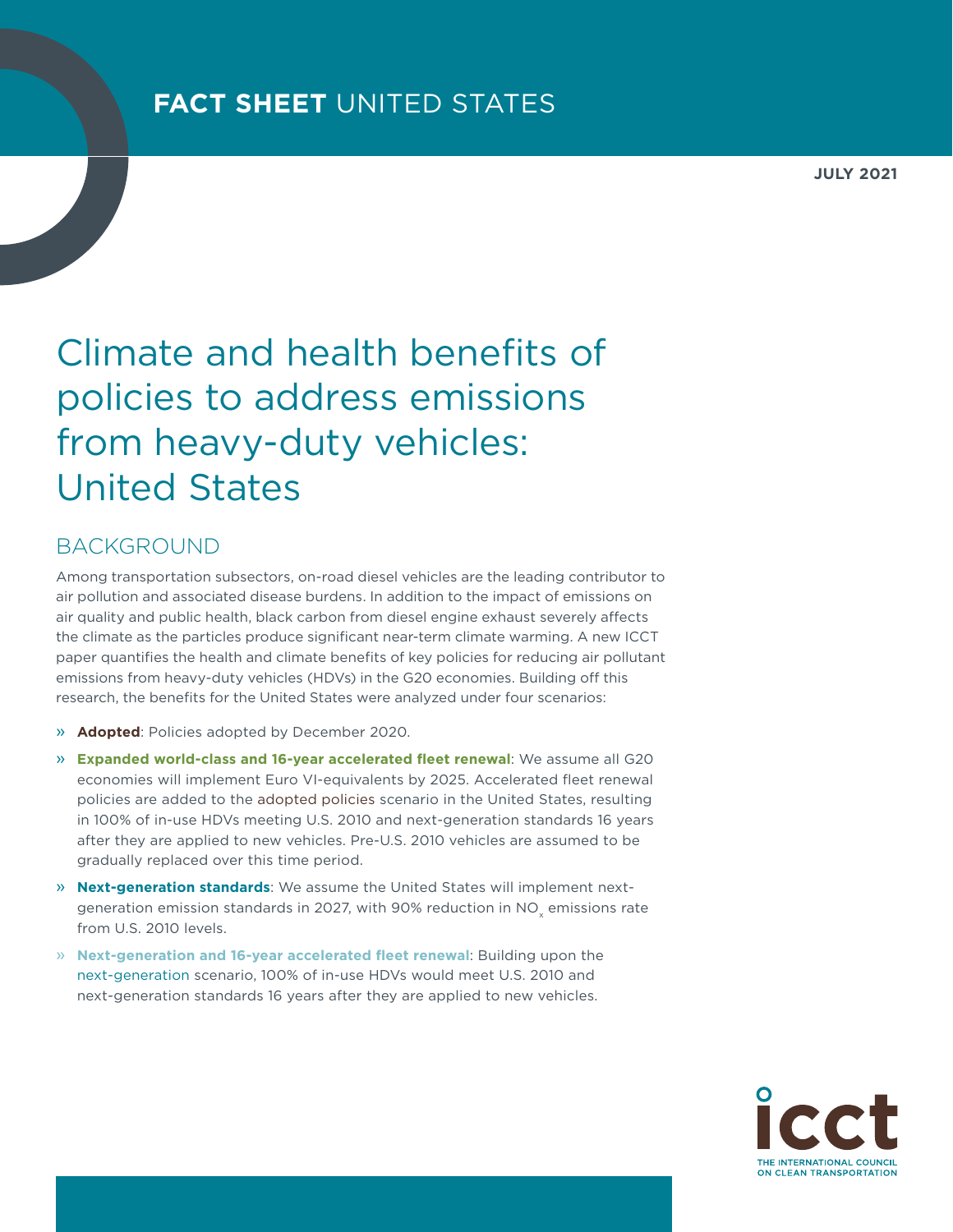

Figure 1. Diesel HDV exhaust NO<sub>v</sub> emissions from 2020 to 2040 in the United States. Data labels show the percent change in NO<sub>v</sub> emissions compared with adopted policies in 2030 and 2040.

## KEY FINDINGS

- » Avoided diesel HDV exhaust NO<sub>v</sub> emissions in 2040 compared with adopted policies are projected to be 200 thousand tonnes (48% reduction) in the nextgeneration standards scenario, and 260 thousand tonnes (63% reduction) in the next-generation plus 16-year renewal scenario.
- » Cumulative avoided diesel HDV exhaust NO<sub>v</sub> emissions from 2020 to 2050 compared with adopted policies are projected to be 2,700 thousand tonnes in the expanded world-class plus 16-year renewal scenario, 4,100 thousand tonnes in the next-generation standards scenario, and 7,900 thousand tonnes in the nextgeneration plus 16-year renewal scenario.
- » Cumulative avoided HDV exhaust black carbon emissions from 2020 to 2050 compared with adopted policies are projected to 65 thousand tonnes in the expanded world-class plus 16-year renewal scenario.
- » Cumulative mitigation potential (GWP20) for diesel HDV exhaust black carbon, CH, and N<sub>2</sub>O emissions from 2020 to 2040 compared with adopted policies is projected to be 209 million tonnes CO<sub>2</sub>e in the expanded world-class plus 16-year renewal scenario, accounting for 8% of the total mitigation potential among G20 economies.